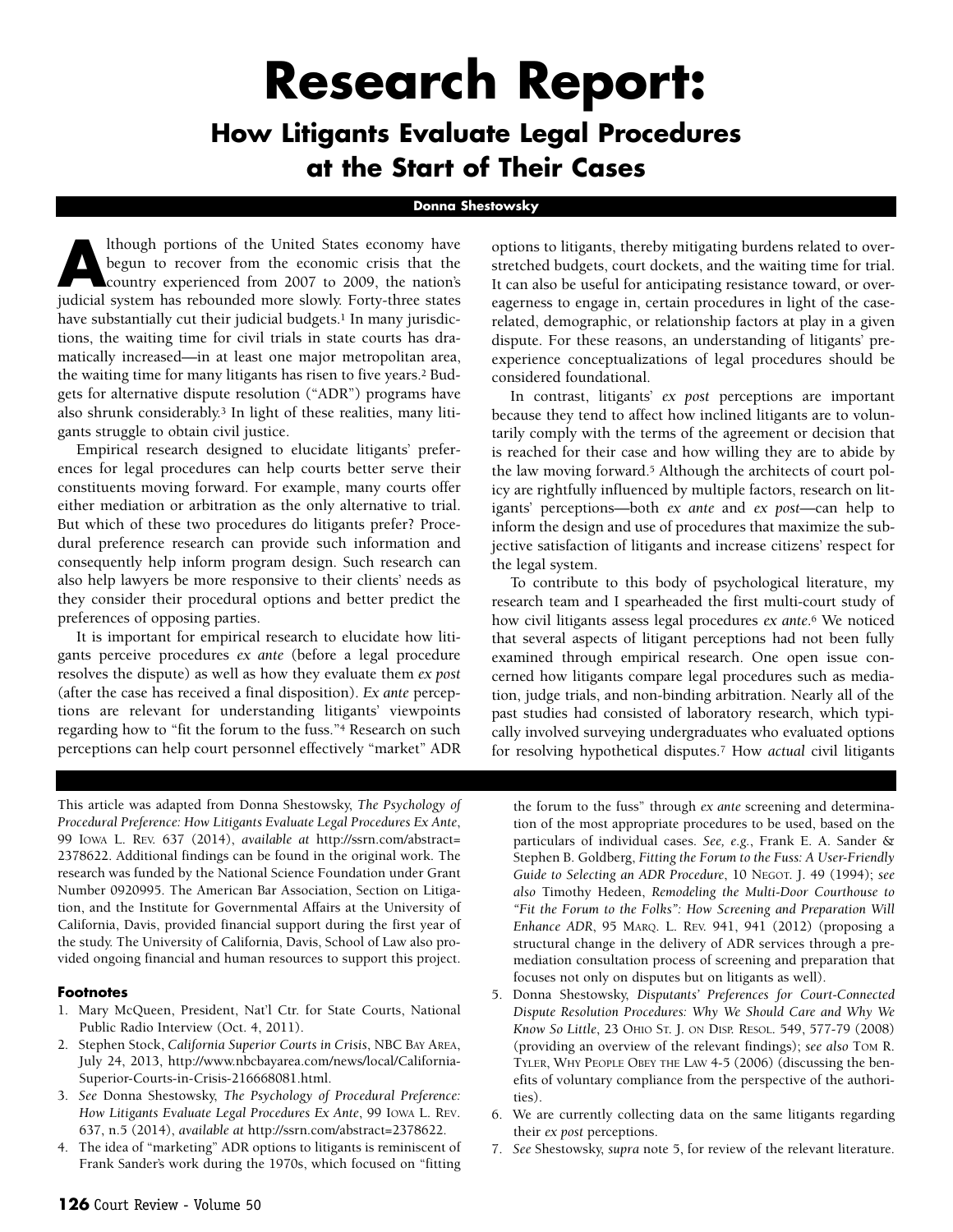assess their options with respect to actual cases was not clear.8 To our knowledge, only two past field studies had examined the *ex ante* perceptions of real litigants, and both were conducted in a single jurisdiction and made limited inquiries into litigant decision-making.9 Another open issue was whether litigants' attraction to procedures is associated with demographic, relationship or attitudinal factors, or the substantive issues involved in their cases. Laboratory research on *ex ante* preferences, and arguably even lawyer intuition, suggest that many factors influence how desirable litigants perceive procedures to be, including their culture, race or ethnicity, gender, the role they have in the case (*i.e.*, defendant or plaintiff), and the causes of action that are involved.10 A third open issue was whether litigants have a preference between the two ADR procedures that courts commonly offer—namely, mediation and non-binding arbitration.

Our project differs from past field research on *ex ante* litigant assessments of procedures in several ways. First, it surveys litigants from three distinct state court systems, making it the first multi-jurisdictional study of litigants' *ex ante* preferences. Second, the courts from which litigants were recruited offered *both* mediation and non-binding arbitration, in addition to trial, for the *same* cases. Thus, the study investigates preferences within a real-world environment while maintaining a "laboratory-like" setting by keeping the most important variables (*i.e.*, the procedures offered by the courts) relatively constant. Third, compared to earlier research, this work examines how litigants evaluate a much larger variety of procedures and assesses a broader set of factors that might predict attraction to procedures.

#### **METHOD**

Participants were recruited from general jurisdiction trial courts (the "study courts") in three states:

*Third Judicial District Court, Salt Lake City, Utah ("Utah Court");*<sup>11</sup>

*Superior Court of Solano County, California ("California Court");*<sup>12</sup> and

*Fourth Judicial District, Multnomah County, Oregon ("Oregon Court").*<sup>13</sup>

For six two-week periods between May 2010 and May 2011, we identified litigants who met the following study criteria in each study court: their case must have been filed in one of the courts during the two-week period and have been eligible for trial as well as both mediation and non-binding arbitration at that court. When the court did not provide litigant contact information, the team researched addresses for the litigants to prevent the data contamination that may have occurred by sending the surveys to the attorneys to distribute to their clients. Surveys were mailed to litigants within three weeks of the date on which their case was filed. An introductory letter and consent form explained that they would be compensated for returning the survey.

The survey collected demographic information (*e.g.*, gender, age group) about the litigants, the kind of litigants they were (*e.g.*, whether they were involved in the case as an individual or were representing a company, organization, or group) as well as some details about their case (*e.g*., whether they were the plaintiff, the defendant, or both (in cases involving counter-claims), the type of legal issues that were involved, whether the parties had a pre-existing relationship with each other, and how much they valued a future relationship with the other party). They rated the confidence they had in their case by providing a 0- 100% chance estimate of winning their case ("If you go to trial for this case, what do you think your chances are of 'winning'?"). They also indicated their impression of the court where the case was filed  $(1 =$  extremely negative to  $9 =$ extremely positive). See Table 1 for more details regarding the information that was collected.

Other questions assessed how attractive litigants regarded the following legal procedures: (1) Attorneys Negotiate without Clients, (2) Attorneys Negotiate with Clients Present, (3) Mediation,  $(4)$  Judge Decides without Trial, $14$   $(5)$  Jury Trial,  $(6)$ Judge Trial, (7) Binding Arbitration, and (8) Non-binding Arbitration. Litigants read brief descriptions of these procedures15 to ensure construct validity and then rated each in terms of how attractive they perceived it to be for their own case  $(1 = not$ attractive at all to  $9$  = extremely attractive).<sup>16</sup>

- 8. *See* Robert J. MacCoun, *Voice, Control, and Belonging: The Double-Edged Sword of Procedural Fairness*, 1 ANN. REV. L. & SOC. SCI. 171, 173 (2005).
- 9. For review, see Shestowsky, *supra* note 3, at 651-53.
- 10. *Id.*
- 11. The Utah Court is located in Salt Lake City. In 2010, litigants filed 55,074 civil cases in the Utah Court. *See* UTAH DIST. COURTS, FY2010 CASE TYPE BY COURT (2010), *available at* 
	- http://www.utcourts.gov/stats/files/2010FY/district/3-Summary.pdf.
- 12. The California Court is located in northern California, with branches in Fairfield and Vallejo. For the 2010–2011 fiscal year, the Solano County Court received 13,910 civil filings. JUDICIAL COUNCIL OF CAL., 2012 COURT STATISTICS REPORT: STATE CASELOAD TRENDS: 2001–2002 THROUGH 2010–2011, at 94 tbl.4b (2012), *available at* [http://www.courts.ca.gov/documents/2012-Court-](http://www.courts.ca.gov/documents/2012-Court-Statistics-Report.pdf)[Statistics-Report.pdf.](http://www.courts.ca.gov/documents/2012-Court-Statistics-Report.pdf)
- 13. The Oregon Court is located in Multnomah County. In 2010, the Oregon Court received 18,203 civil-case filings. OR. JUDICIAL DEP'T, STATISTICAL REPORT RELATING TO THE CIRCUIT COURTS OF THE STATE OF OREGON, at 2 tbl.1 (2010), *available at* http://courts.oregon.gov/

[OJD/docs/OSCA/2010\\_Stats\\_Table\\_1.pdf.](http://courts.oregon.gov/OJD/docs/OSCA/2010_Stats_Table_1.pdf)

- 14. This procedure was described to participants as follows: Sometimes a judge can decide a case early on, so that a trial is never required. This is because the judge has determined there is no question about the facts, and the case can be decided on the basis of law alone. The lawyers submit documents to the court and may make a presentation to the judge at a hearing. Clients rarely attend and, if they do, they do not speak during the hearing. The judge later announces the outcome in writing, and explains why they decided as they did. This outcome is based on legal rules or principles. A party who is dissatisfied with the outcome can appeal it to a higher court, which will require additional time and proceedings.
- 15. For a full set of descriptions, see Shestowsky, *supra* note 3, 701-03. "Construct validity" refers to the "degree to which certain explanatory concepts or constructs account for performance on [a] test." SAMUEL MESSICK, VALIDITY OF TEST INTERPRETATION AND USE 7 (1990), *available at* http://www.eric.ed.gov/PDFS/ED395031.pdf.
- 16. We created three versions of the survey, with the same questions presented in different orders in each version.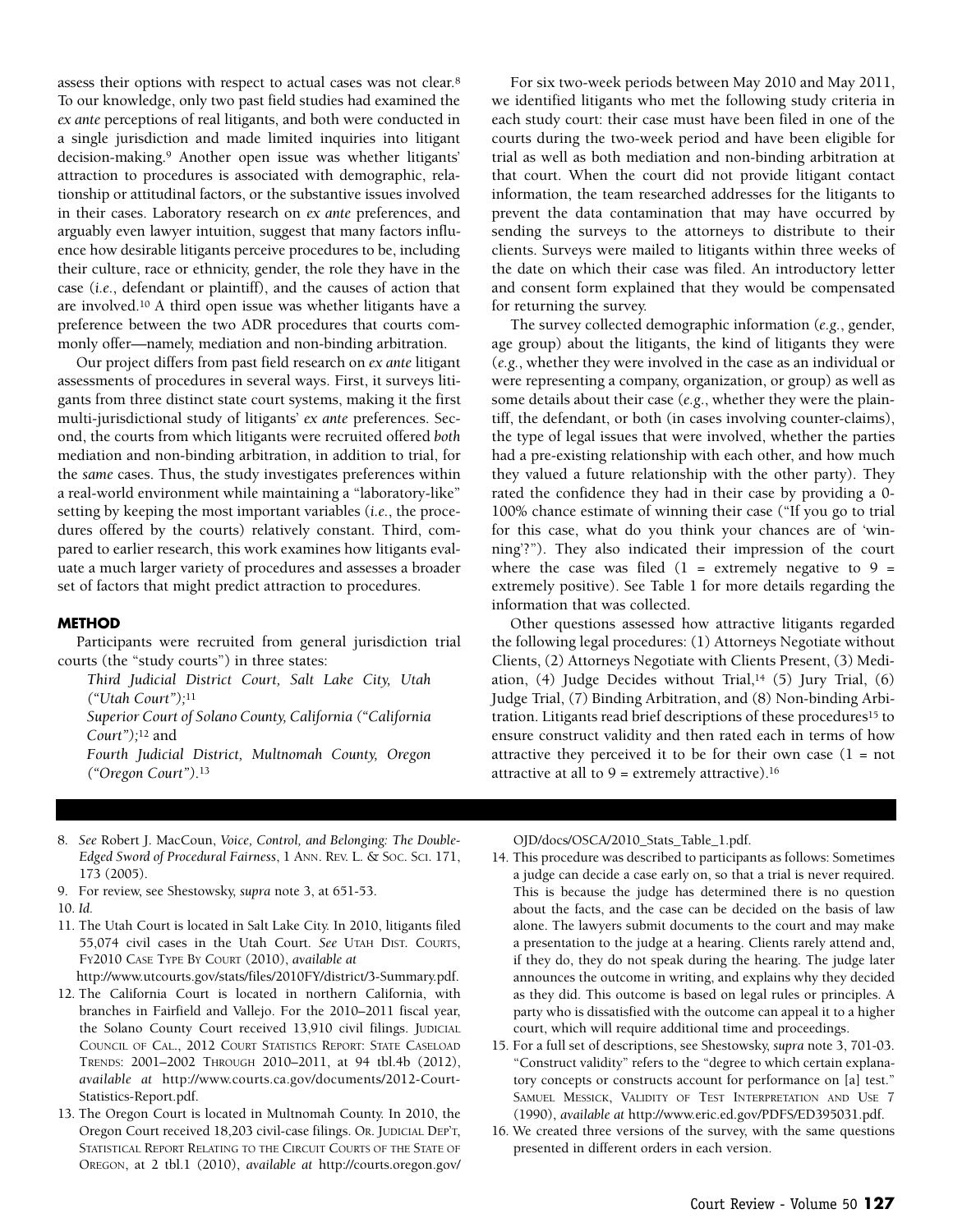| <b>TABLE 1: PARTICIPANT INFORMATION</b>           |                  |         |  |  |
|---------------------------------------------------|------------------|---------|--|--|
|                                                   | <b>FREQUENCY</b> | %       |  |  |
| <b>Court Location</b>                             |                  |         |  |  |
| California                                        | 59               | 14.3    |  |  |
| <b>Oregon</b>                                     | 190              | 46.0    |  |  |
| Utah                                              | 155              | 37.5    |  |  |
| <b>Missing Data</b>                               | 9                | $2.2\,$ |  |  |
|                                                   |                  |         |  |  |
| <b>Role in Case</b>                               |                  |         |  |  |
| Defendant Only                                    | 156              | 37.8    |  |  |
| <b>Plaintiff Only</b>                             | 235              | 56.9    |  |  |
| <b>Both</b>                                       | 12               | 2.9     |  |  |
| Other                                             | 1                | 0.2     |  |  |
| <b>Missing Data</b>                               | 9                | 2.2     |  |  |
|                                                   |                  |         |  |  |
| <b>Party Type (Litigant)</b>                      |                  |         |  |  |
| <b>Individual</b>                                 | 287              | 69.5    |  |  |
| Company                                           | 97               | 23.5    |  |  |
| Group/Organization                                | 27               | 6.5     |  |  |
| <b>Missing Data</b>                               | 6                | 1.5     |  |  |
|                                                   |                  |         |  |  |
| <b>Party Type (Opposing Party)</b>                |                  |         |  |  |
| <b>Individual</b>                                 | 202              | 48.9    |  |  |
| Company                                           | 156              | 37.8    |  |  |
| Group/Organization                                | 32               | 7.7     |  |  |
| <b>Missing Data</b>                               | 30               | 7.3     |  |  |
|                                                   |                  |         |  |  |
| Was the Litigant a Defendant or Plaintiff Before? |                  |         |  |  |
| Yes, Defendant Only                               | 52               | 12.6    |  |  |
| Yes, Plaintiff Only                               | 70               | 16.9    |  |  |
| Yes, Both                                         | 69               | 16.7    |  |  |
| No, Neither                                       | 176              | 42.6    |  |  |
| <b>Missing Data</b>                               | 46               | 11.1    |  |  |
|                                                   |                  |         |  |  |
| <b>Litigant Age Group</b>                         |                  |         |  |  |
| 18-25                                             | 14               | 3.4     |  |  |
| $26 - 35$                                         | 80               | 19.4    |  |  |
| $36 - 45$                                         | 74               | 17.9    |  |  |
| 46-55                                             | 92               | 22.3    |  |  |
| $56 - 65$                                         | 82               | 19.9    |  |  |
| 66-75                                             | 48               | 11.6    |  |  |
| 76-80                                             | 6                | 1.5     |  |  |
| Over 80                                           | 5                | 1.2     |  |  |
| <b>Missing Data</b>                               | 12               | 2.9     |  |  |

|                                                                                                                                                    | <b>FREQUENCY</b> | $\%$ |
|----------------------------------------------------------------------------------------------------------------------------------------------------|------------------|------|
| Litigant Ethnicity/Race                                                                                                                            |                  |      |
| American Indian or Alaska Native                                                                                                                   | 6                | 1.5  |
| Asian                                                                                                                                              | $\overline{17}$  | 4.1  |
| <b>Hispanic</b>                                                                                                                                    | 12               | 2.9  |
| <b>Black or African American</b>                                                                                                                   | 20               | 4.8  |
| Native Hawaiian or Other Pacific Islander                                                                                                          | 4                | 1.0  |
| White Non-Hispanic                                                                                                                                 | 324              | 78.5 |
| Other                                                                                                                                              | 16               | 3.9  |
| <b>Missing Data</b>                                                                                                                                | 14               | 3.4  |
|                                                                                                                                                    |                  |      |
| <b>Litigant Gender</b>                                                                                                                             |                  |      |
| Female                                                                                                                                             | 176              | 42.6 |
| Male                                                                                                                                               | 225              | 54.5 |
| <b>Missing Data</b>                                                                                                                                | 12               | 2.9  |
|                                                                                                                                                    |                  |      |
| <b>Relationship with Opposing Party</b><br><b>Before Filing?</b>                                                                                   |                  |      |
| No                                                                                                                                                 | 218              | 52.8 |
| Yes                                                                                                                                                | 180              | 43.6 |
| <b>Missing Data</b>                                                                                                                                | 15               | 3.6  |
|                                                                                                                                                    |                  |      |
| <b>Insurance Company has an Interest</b><br>in the Outcome?                                                                                        |                  |      |
| Yes, Plaintiff's insurance has an interest                                                                                                         | 26               | 6.3  |
| Yes, Defendant's insurance has an interest                                                                                                         | 83               | 20.1 |
| Yes, Both Parties' insurance have an interest                                                                                                      | 42               | 10.2 |
| No, Neither Party's insurance has an interest                                                                                                      | 190              | 46.0 |
| Don't Know                                                                                                                                         | 57               | 13.8 |
| Missing Data                                                                                                                                       | 15               | 3.6  |
|                                                                                                                                                    |                  |      |
| Note: $N = 413$ . Missing data indicates litigants for whom a response to<br>the question was not obtained. Party Type and Opposing Party Type cal |                  |      |

**TABLE 1: PARTICIPANT INFORMATION (CONTINUED)**

the question was not obtained. Party Type and Opposing Party Type calculations include participants (*n* = 4 and *n* = 7, respectively) who indicated that more than one type applied to their case.

#### **PARTICIPANTS AND TYPES OF CASES**

Four hundred thirteen litigants participated in this study.17 The majority of their cases involved only personal injury (28.6%) or contracts (24.5%) issues. A variety of other types of cases were included in the sample: property (11.1%), civil rights (2.9%), employment (5.3%), medical practice (1.7%),

17. Ultimately, the mailings resulted in a 10% response rate. The data set includes litigants with mailing addresses from 19 states; 7.02% had addresses from outside of the states where the study courts were located.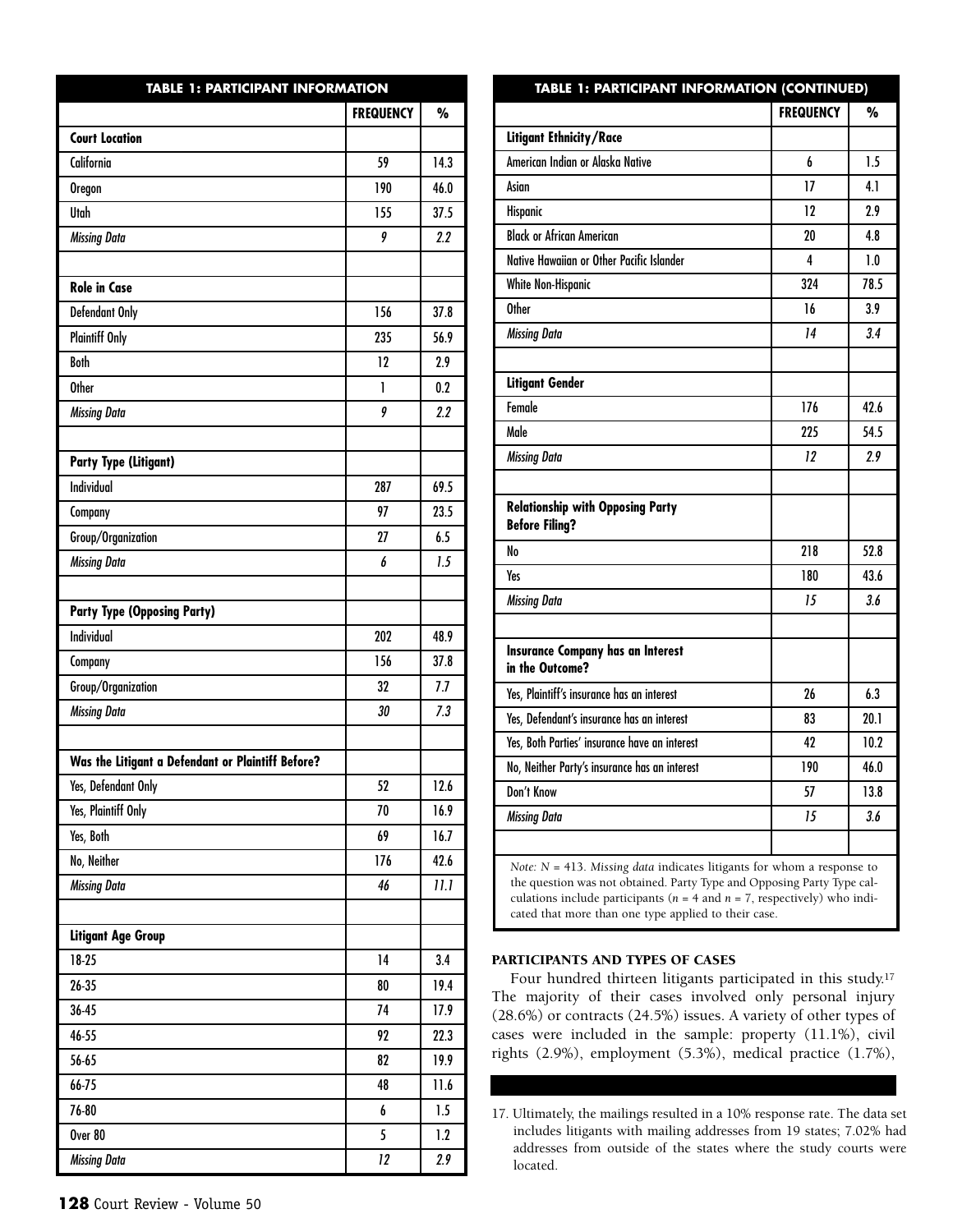and "other" (10.9%). About one-eighth of cases (12.6%) involved multiple causes of action.18

#### **RESULTS AND DISCUSSION**

We used our data to determine (1) litigants' relative preferences for the various legal procedures and (2) whether casetype, demographic, relationship or attitudinal factors predicted how desirable litigants regarded each procedure. As with any empirical study, it is important to keep in mind how to interpret our findings. First, because ours was not a controlled laboratory study, our data cannot be used to conclusively determine causal relationships between litigants' attraction to certain procedures and the other factors we measured (*e.g.*, that litigants' attitudes toward the court *causes* their level of attraction to the Judge Trial, or that being female *causes* a relative dislike for Binding Arbitration). Thus, although our interpretations of the findings are certainly consistent with the analyses that we report, they should not be taken as evidence that we discovered particular causal relationships. Second, it is important to note that the results do not necessarily generalize to how litigants might evaluate these same procedures *ex post*. Third, although, to our knowledge, the data collected for this study represents the largest data set of litigants' *ex ante* perceptions of procedures published to date, the response rate was 10%.19 Notably, and perhaps expectedly, defendants opted out of the research at higher rates than plaintiffs did.

#### **A. PROCEDURAL PREFERENCES**

Litigants evaluated the attractiveness of each procedure for their case  $(1 = not attractive at all to 9 = extremely attractive)$ . To determine their relative preferences, we compared how attractive they found the Judge Trial—the default legal procedure20—to the other options. Litigants found the Judge Trial significantly more attractive than all other examined procedures except for Attorneys Negotiate with Clients Present and Mediation. Litigant attraction to these two procedures did not significantly differ from that of the Judge Trial. See Figure 1.

Additional analyses revealed that litigants preferred Mediation to all other procedures except for the Judge Trial and Attorneys Negotiate with Clients Present (whose attractiveness ratings did not significantly differ from that of Mediation). They also liked Attorneys Negotiate with Clients Present more than all of the other procedures except for the Judge Trial and

- 18. The percentages were calculated using *n* = 403, due to missing data regarding case types.
- 19. As calculated, the 10% response rate likely reflects a gross underestimate of the true response rate and may significantly understate the representativeness of the sample. Significant research was often required to locate the addresses of litigants; it is possible that in many cases none of the addresses used to reach a particular litigant were correct, and thus, we should not have expected any of our attempts to yield a completed survey. A 10% response rate is not unusual for a survey study of laypeople who are contacted randomly through the mail.
- 20. A civil litigant must take affirmative action to demand a jury trial. S*ee* CAL. CIV. PROC. CODE § 631(f) (West 2012) (stating that "A party waives trial by jury  $\dots$  (4) By failing to announce that a jury is required, at the time the cause is first set for trial . . . or within

#### **FIGURE 1: HOW LITIGANTS EVALUATED THE ATTRACTIVENESS OF LEGAL PROCEDURES**





Mediation (whose attractiveness ratings did not significantly differ from that of Attorneys Negotiate with Clients Present). Thus, litigants preferred the Judge Trial, Mediation, and Attorneys Negotiate with Clients Present to all other examined procedures,21 and within this group of best-liked procedures, they did not have a statistically significant preference.

Together, these findings have important implications for courts because court administrators who want to encourage the use of their voluntary programs should strive not only to offer ADR options that litigants find especially appealing relative to each other, but ones that litigants find more appealing (or at least not significantly *less* appealing) than trial itself, *ex ante*. Our study found that not only did litigants prefer Mediation to Non-binding Arbitration, but they liked Mediation significantly more than the Jury Trial (and viewed the attractiveness of Mediation and the Judge trial as statistically equivalent). By contrast, litigants found Non-binding Arbitration significantly *less* appealing than *both* the Judge and Jury Trial.22 From this perspective, Mediation seems like a better choice for

five days after notice of setting . . . ."); OR. REV. STAT. ANN. § 52.570 (West 2013) (stating that "[I]f either party . . . demands a jury trial and deposits with the justice such trial fee as is required . . . the issue must be tried by a jury and not the justice; but otherwise it must be tried by the justice"); UTAH R. CIV. P. 38(b) (stating that "Any party may demand a trial by jury . . . not later than 10 days after the service of the last pleading directed to such issue").

- 21. Hierarchical Linear Model analysis using Attorneys Negotiate with Clients Present as the reference group confirmed this conclusion. The results of this analysis are on file with the author. Other preference results are reported in Shestowsky, *supra* note 3 at 663-66.
- 22. See Shestowsky, *supra* note 3, at 663-64 (reporting that litigants preferred the Judge Trial to Non-binding Arbitration). A followup analysis demonstrated that litigants also preferred the Jury Trial to Non-binding Arbitration, *t* (406) = 3.45, *p* = .001.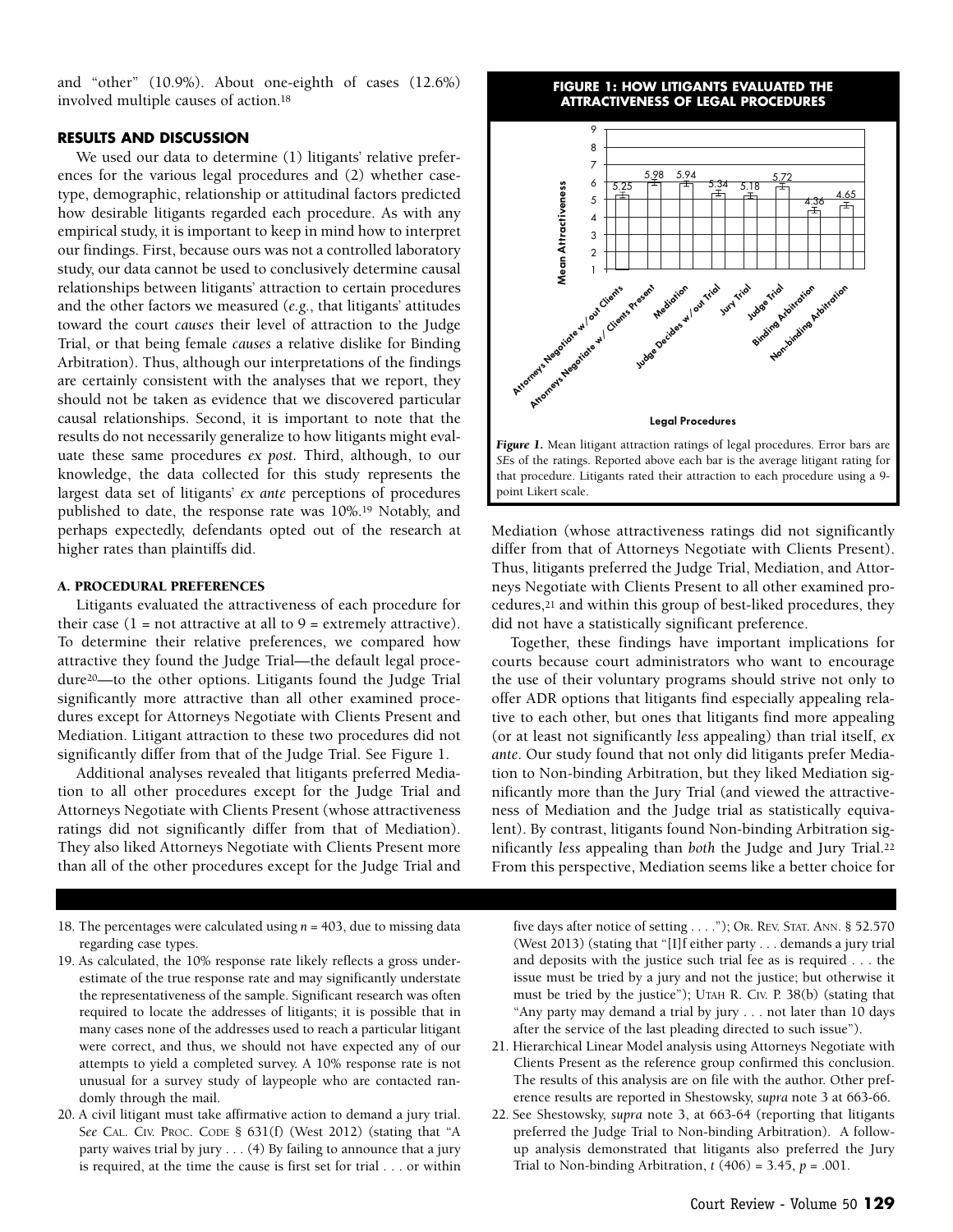voluntary programs. Insofar as litigants might be more apt to participate in good faith in settlement procedures they find especially attractive, the fact that litigants favored Mediation to Non-binding Arbitration could be an important finding for mandatory programs as well.

Litigants also preferred negotiations that would include the attorneys along with their clients to negotiations that would involve only the attorneys. They liked Mediation as much as the former but significantly more than the latter. This finding along with the fact that litigants preferred Mediation to all adjudicative procedures except the Judge Trial—suggests that they want to be present for, and have the option to informally participate in, the resolution process.23 This finding may come as a surprise to attorneys who assume that they should conduct settlement discussions on their own. Although case strategy might sometimes call for excluding litigants from settlement negotiations, lawyers might anticipate a desire on the part of clients to observe or participate in the discussions themselves and should discuss the advantages and disadvantages of that option in light of their particular case.

Litigants also liked the Judge Trial significantly more than the Jury Trial. At this juncture, explanations for this finding are speculative. Perhaps litigants prefer the judge as fact-finder based on negative depictions of jury trials in the mainstream American media.24 Alternatively, some litigants may believe that judges are better able to keep an open mind during the trial and not predetermine the outcome.25 Other litigants may value expediency and suspect that bench trials are more likely to promote it.26 Future research should seek to explore the greater enthusiasm for the Judge Trial as compared to the Jury Trial.

#### **B. PREDICTORS OF ATTRACTION TO SPECIFIC PROCEDURES**

One goal of this project was to determine whether case-type, demographic, relationship or attitudinal variables predicted litigants' attraction to each procedure. To accomplish this goal, we

| <b>VARIABLE NAME</b>            | <b>LEVELS OF VARIABLE</b>                                |  |  |  |
|---------------------------------|----------------------------------------------------------|--|--|--|
| Case Type/                      | personal injury, contract, employment, property, other,  |  |  |  |
| <b>Substantive Issue</b>        | or two or more case types                                |  |  |  |
| <b>Role in Case</b>             | defendant, plaintiff, or both                            |  |  |  |
| <b>Party Type</b>               | individual, company, or group or organization            |  |  |  |
| <b>Opposing Party Type</b>      | individual, company, or group or organization            |  |  |  |
| Defendant or                    | whether the litigant had been involved as either a       |  |  |  |
| <b>Plaintiff Before</b>         | defendant or plaintiff in a previous case; yes or no     |  |  |  |
|                                 | whether the litigant was 18-25, 26-35, 36-45,            |  |  |  |
| <b>Age Group</b>                | 46-55, 56-65, 66-75, 76-80, or over 80                   |  |  |  |
| Race                            | white/Caucasian or other                                 |  |  |  |
| Gender                          | male or female                                           |  |  |  |
|                                 |                                                          |  |  |  |
| <b>Relationship Before</b>      | whether the litigant knew or had a relationship with     |  |  |  |
| Filing                          | the opposing party before the case was filed; yes or no  |  |  |  |
|                                 | whether an insurance company had any interest in the     |  |  |  |
| Insurance                       | outcome of the case; yes or no                           |  |  |  |
|                                 | 1 to 5 rating of the importance of having a relation-    |  |  |  |
| <b>Importance of Future</b>     | ship with the opposing party in the future; $1 = not$ at |  |  |  |
| Relationship                    | all important, $5 =$ extremely important                 |  |  |  |
| <b>Confindence in Trial Win</b> | 0-100% estimate of chances of winning at trial           |  |  |  |
| <b>Court Location</b>           | California, Oregon, or Utah                              |  |  |  |
|                                 | 1 to 9 rating of the litigant's impression of the court  |  |  |  |
| <b>Impression of Court</b>      | where the case has been filed; $1 =$ extremely nega-     |  |  |  |

**TABLE 2: VARIABLES USED AS PREDICTORS**

used multiple regression analysis. The variables used as predictors are catalogued in Table 2.27 The model significantly predicted how attracted litigants were to every legal procedure except for Mediation and Non-binding Arbitration. The latter point suggests that court personnel can choose to offer one of these two procedures without fearing (at least in light of the predictor variables that we examined) that they will inadver-

- 23. The "shuttle" model of mediation was not mentioned in the description of Mediation that was provided to the participants. *See* Shestowsky, *supra* note 3, at Appendix D. Shuttle mediation occurs when mediators meet with the parties separately rather than in joint session and "shuttle' information back and forth between the parties in an effort to reach an agreement.
- 24. *See, e.g.*, Valerie P. Hans, *Jury Jokes and Legal Culture*, CORNELL LAW FACULTY PUBLICATIONS, Paper 635 (2013) (conducting a systemic analysis of a body of jokes about the jury system, collected from a variety of print and online sources).
- 25. Studies show that jurors tend to discuss the case before deliberation, despite admonition to the contrary. *See* Natasha K. Lakamp, *Deliberating Juror Predeliberation Discussions: Should California Follow the Arizona Model?*, 45 UCLA L. REV. 845, 853-54 (1998).
- 26. *See* Kevin M. Clermont & Theodore Eisenberg, *Litigation Realities*, 88 CORNELL L. REV. 119, 131 (2002) (explaining that the waiting time for a judge's trial and decision in federal court is shorter than the waiting time in the jury queue).
- 27. To explore this issue, simultaneous multiple regression analyses were conducted using the attraction rating for each procedure as the outcome variable and a series of case-type, demographic, relationship, and attitudinal variables as predictors. Multiple regres-

sion is a common type of analysis used to predict an outcome (in this case, the attractiveness rating for a procedure) based on multiple predictor variables. For each procedure, the intercept of the regression models represents the mean attractiveness of the reference group. Thus, significant nominal predictors in the regression model indicate groups within the variable that are associated with a significant change in the attractiveness rating for a procedure compared to the reference group's average attractiveness rating for that procedure. Similarly, significant continuous predictor variables are variables for which changes in the outcome variable correspond significantly with changes in the predictor. The reference group used in our model consisted of individual white males, between 18 and 25 years of age, who have an individual opposing party with whom they did not have a relationship before the lawsuit and have no interest in having a future relationship, who have a personal injury case, where an insurance company had no interest in the outcome of the case, who have not had experience as either a plaintiff or defendant before, who have zero expectancy of winning in trial, who filed in Oregon, who are plaintiffs in the current case, and who have an extremely negative perception of the court where their case is filed.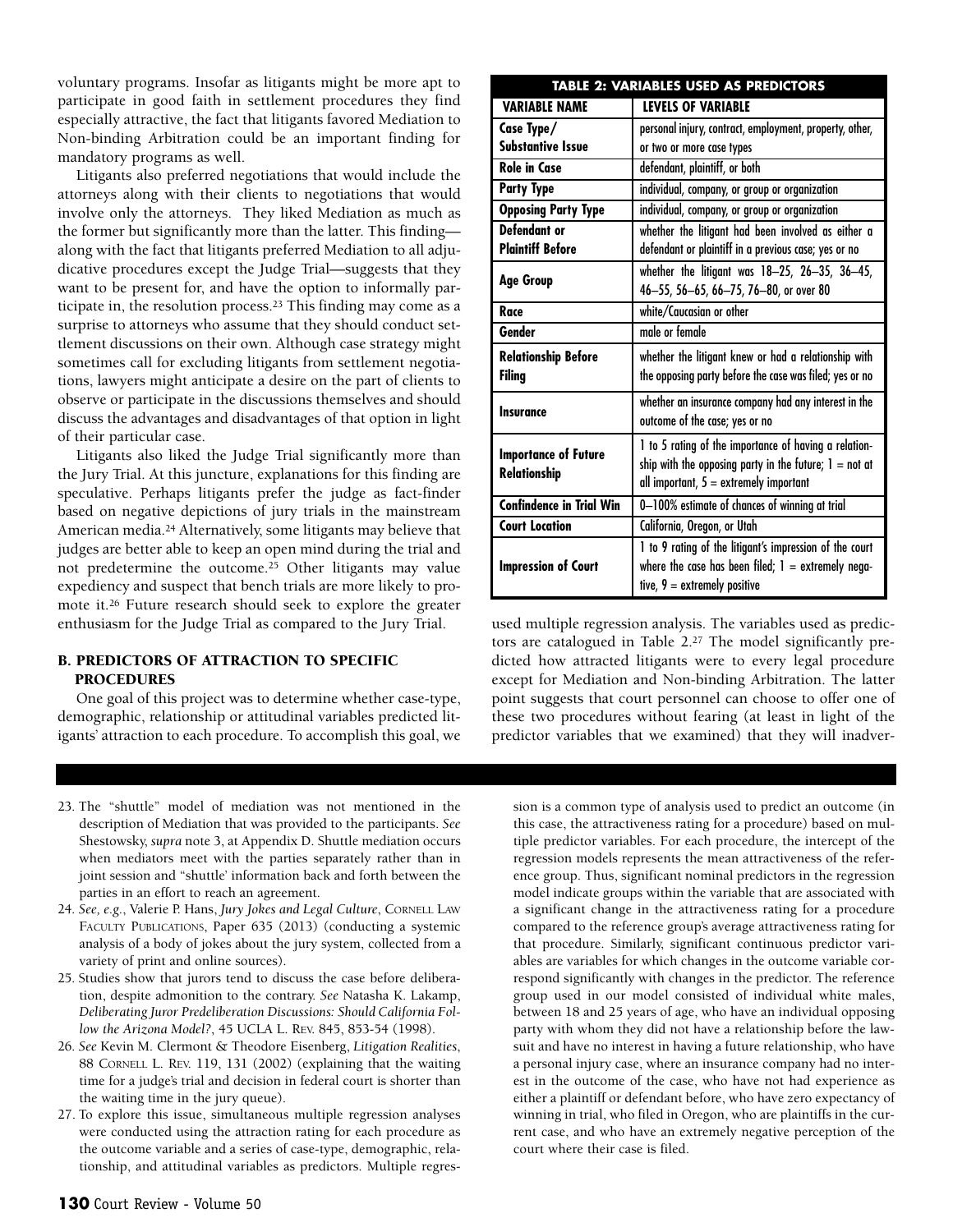|                                                   |                                                                                                                       |                                                                                                                                      |                  | <b>TABLE 3</b>                                     |                                                                                                                                      |                                                                                                                                 |                                                                                                                                       |                                                                                                                                                              |
|---------------------------------------------------|-----------------------------------------------------------------------------------------------------------------------|--------------------------------------------------------------------------------------------------------------------------------------|------------------|----------------------------------------------------|--------------------------------------------------------------------------------------------------------------------------------------|---------------------------------------------------------------------------------------------------------------------------------|---------------------------------------------------------------------------------------------------------------------------------------|--------------------------------------------------------------------------------------------------------------------------------------------------------------|
|                                                   | <b>ATTYS</b><br><b>NEGOTIATE W/O</b><br><b>CLIENTS PRESENT</b>                                                        | <b>ATTYS</b><br><b>NEGOTIATE W/</b><br><b>CLIENTS PRESENT</b>                                                                        | <b>MEDIATION</b> | <b>NON-BINDING   BINDING</b><br><b>ARBITRATION</b> | <b>ARBITRATION</b>                                                                                                                   | <b>JUDGE DECIDES</b><br>W/O TRIAL                                                                                               | <b>JUDGE TRIAL</b>                                                                                                                    | <b>JURY TRIAL</b>                                                                                                                                            |
| Case Type/<br>Substantive<br><b>Issue</b>         |                                                                                                                       | Litigants whose cases<br>concerned personal<br>injury issues only liked<br>this option less than<br>those with "other" case<br>types |                  |                                                    |                                                                                                                                      | Litigants with 2+ case<br>types liked this<br>option more than<br>those whose cases<br>concerned personal<br>injury issues only | Litigants with $2+$ case<br>types liked the judge<br>trial more than those<br>whose cases concerned<br>personal injury issues<br>only | Litigants whose cases<br>involved property<br>issues only liked the<br>jury trial less than<br>those whose cases<br>concerned personal<br>injury issues only |
| <b>Role in Case</b>                               |                                                                                                                       |                                                                                                                                      |                  |                                                    | Litigants acting as<br>both plaintiff and<br>defendant liked bind-<br>ing arbitration more<br>than those acting as<br>plaintiff only |                                                                                                                                 |                                                                                                                                       |                                                                                                                                                              |
| <b>Party Type</b>                                 | Companies liked this<br>option more than<br>individuals                                                               | Groups and organiza-<br>tions liked this option<br>less than individuals                                                             |                  |                                                    |                                                                                                                                      |                                                                                                                                 |                                                                                                                                       |                                                                                                                                                              |
| <b>Opposing</b><br><b>Party Type</b>              |                                                                                                                       |                                                                                                                                      |                  |                                                    | Those opposing a<br>company liked<br>binding arbitration<br>more than those<br>opposing an<br>individual                             |                                                                                                                                 |                                                                                                                                       | Litigants liked the<br>jury trial more when<br>the opposing party<br>was a group or<br>organization vs. an<br>individual                                     |
| <b>Defendant</b><br>or Plaintiff<br><b>Before</b> |                                                                                                                       |                                                                                                                                      |                  |                                                    | Repeat litigants liked<br>binding arbitration<br>more than first-time<br>litigants                                                   |                                                                                                                                 |                                                                                                                                       |                                                                                                                                                              |
| <b>Relationship</b><br><b>Before</b>              | Those who had a pre-<br>vious relationship with<br>opposing party liked<br>this option less than<br>those who did not |                                                                                                                                      |                  |                                                    |                                                                                                                                      |                                                                                                                                 |                                                                                                                                       |                                                                                                                                                              |
| Gender                                            |                                                                                                                       |                                                                                                                                      |                  |                                                    | Women liked binding<br>arbitration less than<br>men                                                                                  |                                                                                                                                 |                                                                                                                                       | Women liked the<br>jury trial less than<br>men                                                                                                               |
| Race                                              |                                                                                                                       |                                                                                                                                      |                  |                                                    |                                                                                                                                      |                                                                                                                                 |                                                                                                                                       |                                                                                                                                                              |
| <b>Age Group</b>                                  |                                                                                                                       | Younger litigants liked<br>this option more than<br>older litigants                                                                  |                  |                                                    |                                                                                                                                      |                                                                                                                                 |                                                                                                                                       |                                                                                                                                                              |
| <b>Insurance</b>                                  |                                                                                                                       | Those reporting that an<br>insurance company had<br>an interest in the case<br>liked this option more<br>than those who did not      |                  |                                                    |                                                                                                                                      |                                                                                                                                 |                                                                                                                                       |                                                                                                                                                              |
| <b>Future</b><br>Relationship                     |                                                                                                                       | Those who desired a<br>future relationship with<br>the opposing party liked<br>this option more than<br>those who did not            |                  |                                                    |                                                                                                                                      |                                                                                                                                 |                                                                                                                                       |                                                                                                                                                              |
| <b>Confidence</b><br>in Trial Win                 | The more confidence<br>litigants had in their<br>case, the less they<br>liked this option                             |                                                                                                                                      |                  |                                                    |                                                                                                                                      | The more confidence<br>they had in their<br>case, the more they<br>liked this option                                            | The more confidence<br>they had in their case,<br>the more they liked<br>the judge trial                                              | The more confidence<br>they had in their<br>case, the more they<br>liked the jury trial                                                                      |
| Court<br><b>Location</b>                          |                                                                                                                       |                                                                                                                                      |                  |                                                    |                                                                                                                                      |                                                                                                                                 |                                                                                                                                       | CA litigants liked the<br>jury trial less than<br>OR litigants                                                                                               |
| Impression<br>of Court                            | The more favorably<br>the litigants viewed<br>the court, the more<br>they liked this option                           |                                                                                                                                      |                  |                                                    |                                                                                                                                      | The more favorably<br>litigants viewed the<br>court, the more they<br>liked this option                                         | The more favorably lit-<br>igants viewed the<br>court, the more they<br>liked the judge trial                                         |                                                                                                                                                              |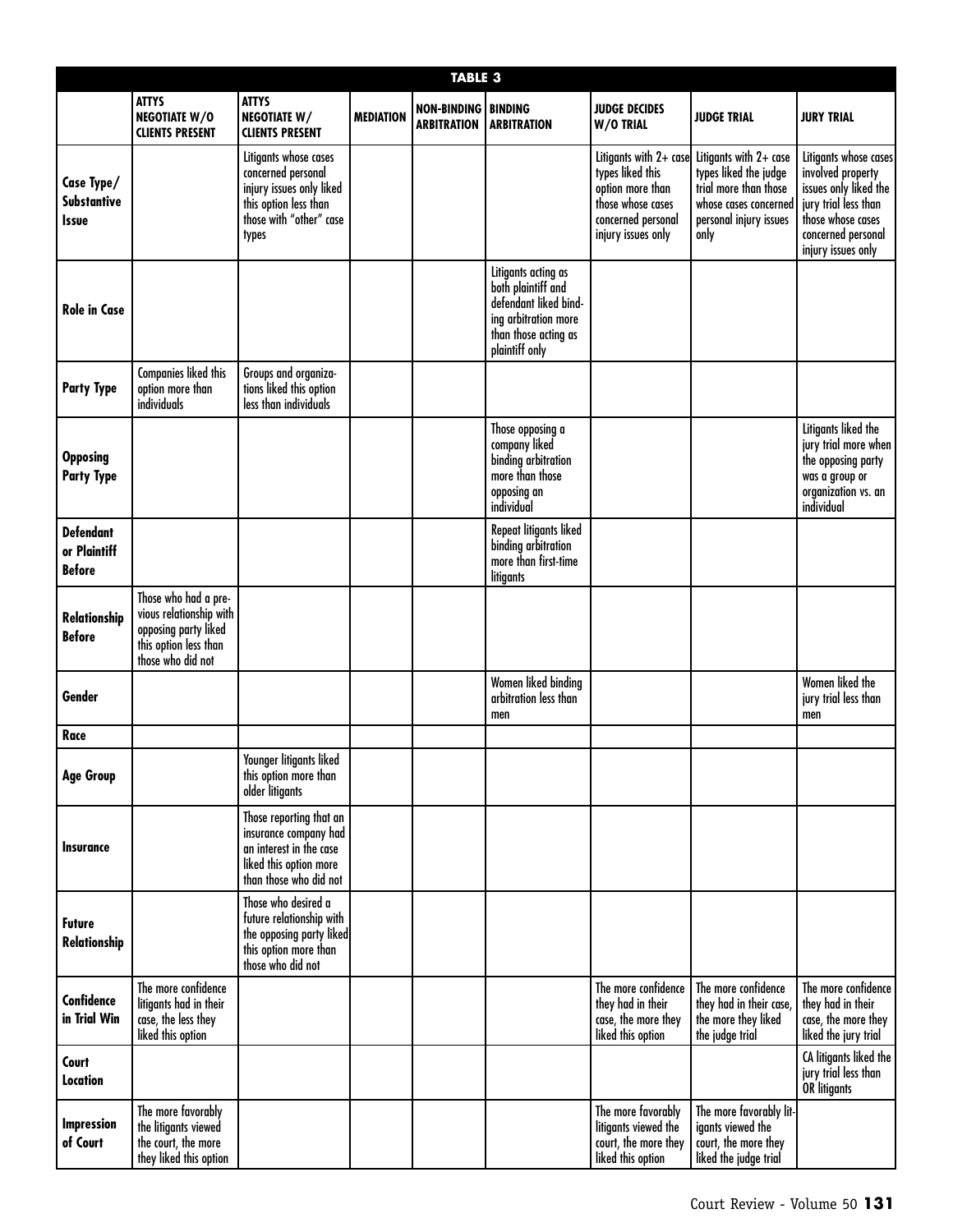tently favor the predilections of a subset of the litigants they serve. Table 3 reports the statistically significant predictors for each procedure. Some of these findings are especially worthy of discussion.

#### **1. Repeat Litigants Liked Binding Arbitration More Than First-Time Litigants**

Binding Arbitration was the only procedure for which attraction was significantly associated with litigants' past litigation experience. Specifically, repeat litigants liked Binding Arbitration more than their first-time counterparts. This finding resonates with empirical research suggesting that Binding Arbitration awards tend to favor repeat players.28 It also aligns with the notion that repeat litigants are more likely to appreciate the hardship of protracted discovery and the threat of an appeal following a trial. This appreciation might lead repeat litigants to prefer Binding Arbitration because it can limit the likelihood of both extensive discovery and appeals. In light of this finding, lawyers might attempt to "even the information playing field" by having early discussions about the possible advantages associated with Binding Arbitration, even for cases already filed in court. Courts, too, can provide such information to litigants on their websites or in informational material that explains different alternatives to trial.

The comparative benefits of Binding Arbitration may be mitigated in large commercial disputes, which could explain why companies did not like Binding Arbitration significantly more than individual litigants did. Such disputes tend to introduce costs traditionally associated with "big case" litigation.<sup>29</sup> What is unexpected is that litigants whose opposing party was a company liked Binding Arbitration more than litigants who opposed an individual. This result is surprising given the bad press concerning consumer and employment arbitration, which typically involves cases wherein an individual opposes a corporation.

# **2. Confidence in Trial Win was Associated with Attraction to Court-Sponsored Adjudicative Procedures**

The more confidence that litigants expressed regarding a trial win, the more they liked the Judge Decides without Trial, Jury Trial, and Judge Trial options. One interpretation of this pattern is that the more confident litigants were about their

- 28. *See, e.g.*, Lisa B. Bingham, *On Repeat Players, Adhesive Contracts, and the Use of Statistics in Judicial Review of Arbitration Awards*, 29 MCGEORGE L. REV. 223 (1998); Lisa B. Bingham, *The Repeat Player Effect*, 1 EMP. RTS. & EMP. POL'Y J. 189 (1997).
- 29. *See* PROTOCOLS FOR EXPEDITIOUS, COST-EFFECTIVE COMMERCIAL ARBI-TRATION: KEY STEPS FOR BUSINESS USERS, COUNSEL, ARBITRATORS & ARBITRATION PROVIDER INSTITUTIONS 6 (Thomas J. Stipanowich et al. eds., College of Commercial Arbitrators 2010), *available at* [http://apps.americanbar.org/litigation/committees/corporate/docs/2](http://apps.americanbar.org/litigation/committees/corporate/docs/2011-cle-materials/10-Prevent-the-Runaway/10c-protocols-expeditious.pdf) [011-cle-materials/10-Prevent-the-Runaway/10c-protocols-expe](http://apps.americanbar.org/litigation/committees/corporate/docs/2011-cle-materials/10-Prevent-the-Runaway/10c-protocols-expeditious.pdf) [ditious.pdf](http://apps.americanbar.org/litigation/committees/corporate/docs/2011-cle-materials/10-Prevent-the-Runaway/10c-protocols-expeditious.pdf) ("Although many arbitrators and some arbitration rules aim to hold the line on excessive discovery, it is not unusual for legal advocates to agree to litigation-like procedures for discovery, even to the extent of employing standard civil procedural rules.").
- 30. This interpretation resonates with laboratory research suggesting that when participants have a strong case, they favor procedures in which a third party has decision control. *See, e.g.*, Larry B. Heuer

case, the more they expected jurors and judges to feel positively about their case too, and vice versa.

The only other procedure significantly associated with trialwin estimates was Attorneys Negotiate without the Clients. The more litigants believed they would win at trial, the less they wanted a negotiation that opened the door for compromise if they would not be present for settlement discussions.30 The fact that their estimates of success at trial were not associated with how favorably they regarded the other procedures—including trial-like Binding Arbitration—suggests that they were more agnostic about whether these options would produce results that reflected their own predictions.

From a psychological perspective, litigants' attraction to court-sponsored adjudication as a function of the confidence they have in their case might be due in part to the egocentric bias. The egocentric bias, which is observed when individuals construe information in a self-serving way, can lead litigants to believe their case is much stronger than it is. In our study, 57% of litigants thought they had at least a 90% chance of prevailing at trial, and 24% believed they had a 100% chance. Only 16% thought they had at most a 50% chance of winning. The fact that higher confidence was associated with greater interest in time-consuming and expensive procedures such as jury and judge trials reinforces the importance of lawyers having early discussions about procedures with their clients. Conversations about the risks (as well as the financial and emotional costs) associated with trial might provide litigants a broader perspective from which to consider their options. Courts can encourage such litigant education by enacting court rules that require lawyers to have such discussions early in the litigation process, and can reinforce it themselves via pamphlets or court websites. The latter set of options would be especially important for litigants who represent themselves.

# **3. Women Liked Jury Trial and Binding Arbitration Less Than Men**

Another intriguing finding that emerged was that women liked the Jury Trial and Binding Arbitration less than men did. In fact, these procedures were the only ones for which gender was found to significantly predict procedure attraction. In light of research suggesting that women favor conflict avoidance,<sup>31</sup>

& Steven Penrod, *Procedural Preference as a Function of Conflict Intensity*, 51 J. PERSONALITY & SOC. PSYCHOL. 700, 704 (1986) (reporting on laboratory research in which they found "unequivocal support" for the notion "that disputants with a strong case . . . prefer the autocratic and arbitration procedures, whereas their weak-case counterparts . . . prefer the moot, mediation, and bargaining procedures").

31. Some research has found that women exhibit enhanced concern for the other party, a greater willingness to make concessions, and a preference for collaborative strategies. *See, e.g.*, Kwok Leung & Michael Harris Bond, *Effects of Cultural Femininity on Preferences for Methods of Conflict Processing: A Cross-Cultural Study*, 26 J. EXPERIMENTAL SOC. PSYCHOL. 373, 388 (1990); Christine Rack, *Negotiated Justice: Gender & Ethnic Minority Bargaining Patterns in the MetroCourt Study*, 20 HAMLINE J. PUB. L. & POL'Y 211, 220-24 (1999).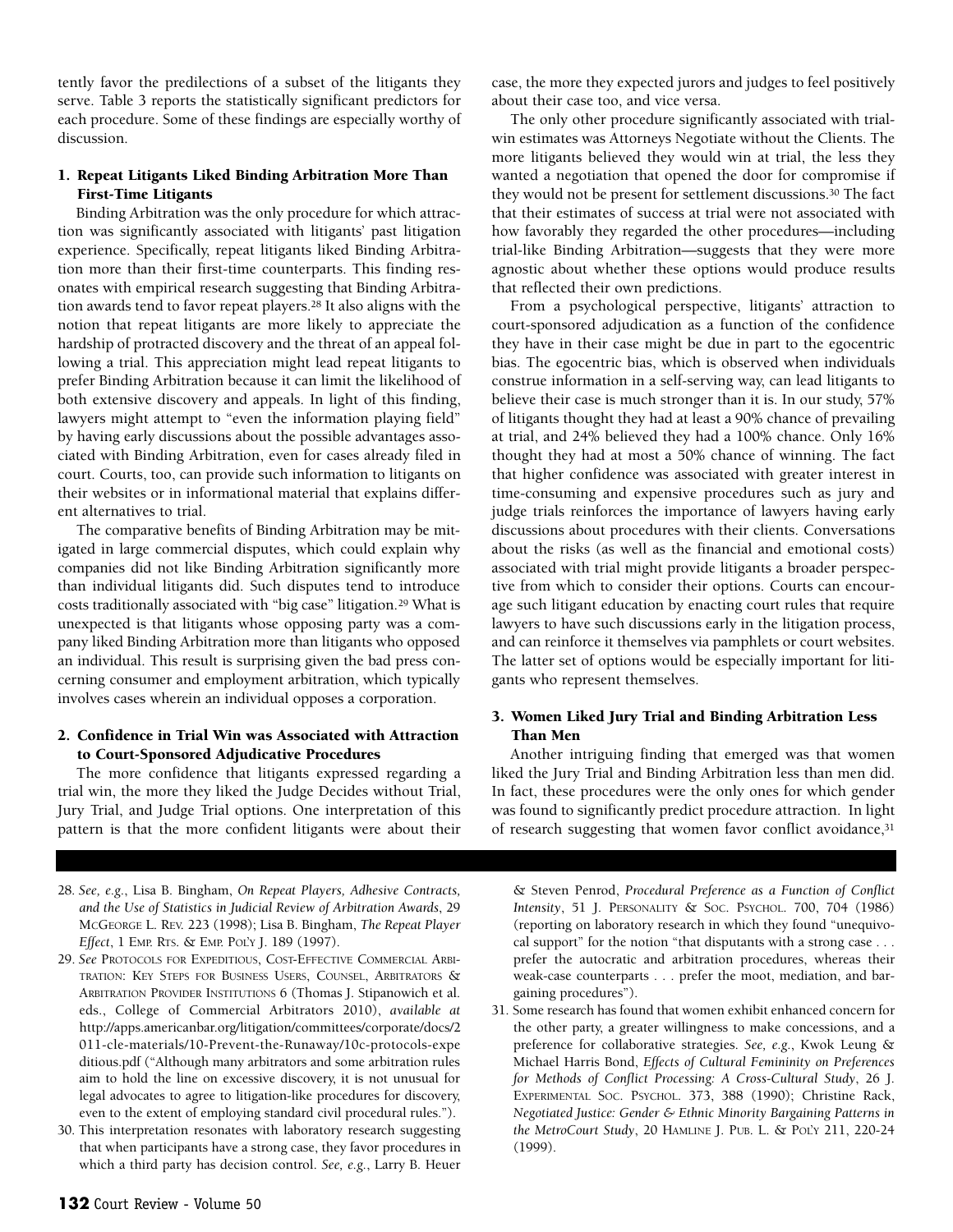this pattern makes sense. What is unexpected, however, is that no gender difference emerged with regard to the Judge Trial, which is also adversarial in character. An implication of the lack of gender differences in this category is that women find an exception for Judge Trials compared to these other forms of adjudication.

## **4. Personal Injury Litigants Liked Jury Trial More Than Property Litigants, but Case Type Was Not a Major Predictor Otherwise**

Litigants whose cases concerned personal injury matters only liked the Jury Trial significantly more than those whose cases involved property issues only. This finding fits with the widely held perception that jury sympathy in personal injury cases results in high damage awards to plaintiffs.32 Yet, the appeal of the Jury Trial was not higher for plaintiffs than defendants. This pattern is curious until one considers that attraction to the Jury Trial was found to be related to confidence (*i.e.*, higher confidence was associated with greater attraction to the Jury Trial, and vice versa). Thus, it is possible that plaintiffs and defendants in personal injury cases were equally attracted to the Jury Trial but that their confidence in a trial win better explained how attracted they were to this procedure. A followup analysis designed to test this possibility revealed that the relation between attraction to the Jury Trial and confidence in a trial win for personal injury litigants did not differ significantly between plaintiffs and defendants.33 This result supports the notion that litigants' attraction to the Jury Trial in personal injury cases was better explained by the confidence they had in their case than by their role as either a plaintiff or defendant.

Case type mattered in relatively few other instances. Those whose cases concerned personal injury issues only liked the Attorneys Negotiate with Clients Present option less than those with other kinds of cases and liked the Judge Decides without Trial option and the Judge Trial significantly less than those with multiple causes of action. The latter result suggests that those with more substantively complicated disputes valued the prospect of having a judge decide their case more than did those whose cases concerned personal injury matters only.

#### **5. Relationship Variables Were Associated with Attraction to the Negotiation Options, but Not with Attraction to Adversarial Procedures such as Binding Arbitration or Trial**

An interesting pattern emerged regarding the parties' relationship with one another and how they perceived the two

34. Some empirical research suggests that trial has more of a negative

negotiation options. Litigants who had a *pre-existing* relationship with the opposing party liked Attorneys Negotiate without the Clients Present less than those who did not, and vice versa. But those with pre-existing relationships did not differ from litigants without one in terms of how much they liked the Attorneys Negotiate with the Clients Present option. This somewhat counterintuitive pattern suggests that although litigants with a relationship history were agnostic about the negotiations that would allow them to interact with the other party, the idea of negotiations that would take place without them was relatively unappealing. By contrast, the more litigants valued a *future* relationship with the other party, the more they liked Attorneys Negotiate with the Clients Present, and vice versa. Thus, the more litigants desired a future relationship, the more interested they were in informally collaborating to resolve the conflict.

Although one might intuit that the more interested litigants are in a future relationship with the opposing party, the less interested they would be in adjudicative or adversarial procedures (*i.e.*, Judge Trial, Jury Trial, Judge Decides without Trial, and Binding Arbitration), the data did not support this theory. Accordingly, these findings suggest that litigants might not appreciate the negative effects that such procedures might have on their relationships<sup>34</sup> or that they expect the benefits of having a third party decide their case to outweigh any negative consequences.

#### **6. Court Impressions Related to Attraction to Judicial Procedures**

The more favorably the litigants rated the court where their case was filed, the more they liked the two options that granted decision control to a judge—namely, the Judge Trial and Judge Decides without Trial. The less favorably they viewed the court, the less attracted they were to these two options. This pattern resonates with findings by Tom Tyler and others, suggesting that greater perceived institutional legitimacy is associated with a greater preference for, and acceptance of, court decisions.35 The only other procedure that was significantly associated with litigants' regard for the court was Attorneys Negotiate without the Clients Present: the more litigants liked the court, the more they liked this procedure, and vice versa.

#### **7. Demographic Variables**

Surprisingly, the findings suggest that factors that previous scholars have speculated or observed to be associated with procedural preferences were rarely, if ever, significant predictors of attraction to procedures. For example, litigants' role in the case

impact on underlying relationships between the parties than mediation. *See* Craig A. McEwen & Richard J. Maiman, *Small Claims Mediation in Maine: An Empirical Assessment*, 33 ME. L. REV. 237, 256-68 (1981); Roselle L. Wissler, *Mediation and Adjudication in the Small Claims Court: The Effects of Process and Case Characteristics*, 29 LAW & SOC'Y REV. 323, 351, 354-58 (1995). *But see* RICHARD J. MAIMAN, AN EVALUATION OF SELECTED MEDIATION PROGRAMS IN THE MASSACHUSETTS TRIAL COURT 7-9, 35, 37 (1997) (finding that litigants were as likely to report that mediation had not improved their relationship as to indicate that it had).

35. *See* Tyler, *supra* note 5, at 25.

<sup>32.</sup> *See* Alissa J. Strong, *"But He Told Me It Was Safe!": The Expanding Tort of Negligent Misrepresentation*, 40 U. MEM. L. REV. 105, 142 (2009) ("A problem that arises in personal injury cases is that juries sympathize with and strongly desire to compensate the victim."). *But see* Philip G. Peters, Jr., *Hindsight Bias and Tort Liability: Avoiding Premature Conclusions*, 31 ARIZ. ST. L.J. 1277, 1293 (1999) ("It is widely believed that plaintiffs benefit from jury sympathies. Yet, an increasing body of evidence suggests that jurors begin their job favoring tort defendants and doubting the motives of personal injury plaintiffs . . . .").

<sup>33.</sup> See Shestowsky, *supra* note 3, at 685.